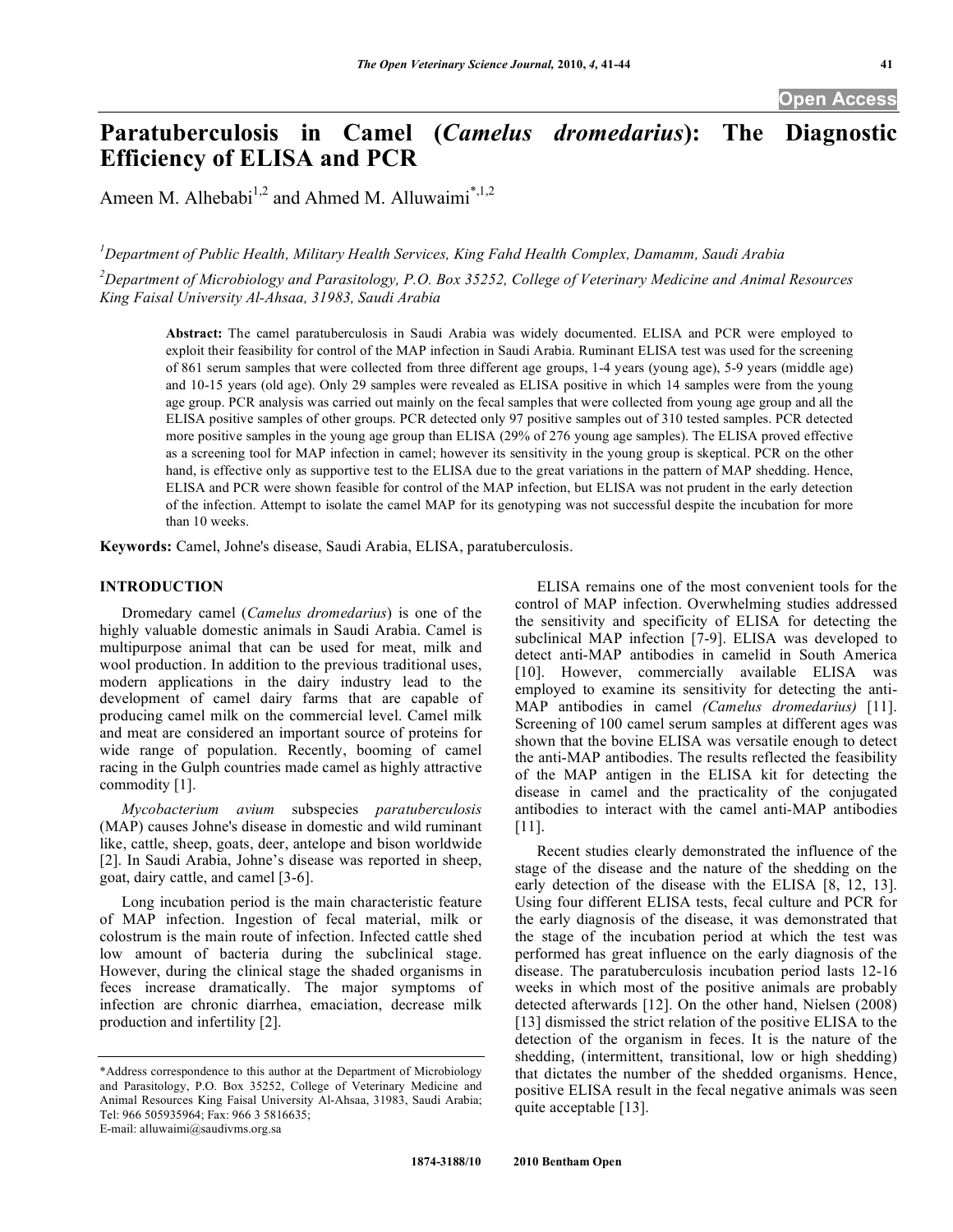Discovery of the distinct insertion segment (IS900) in the MAP genome in the late 1980s has enhanced the development of highly specific and sensitive polymerase chain reaction (PCR) techniques that incorporated the IS900 probe for the early diagnosis of MAP infection [14]. The specificity and sensitivity of PCR system was enhanced further by developing new primers to detect as low as 1 MAP CFU [14]. However, the sensitivity of the PCR remained controversial in comparison to the fecal culture.

 The main objective of this study is to examine further the feasibility of ELISA and the PCR as diagnostic tools for MAP control in camel at different ages. The genotyping of the camel *(Camelus dromedarius)* MAP strain was also attempted.

# **MATERIALS AND METHODS**

# **Camel Groups**

 The animals were classified into four different groups according to their age. The young age group is 1-4 years old, the middle age group is the 5-9 years old and the late age group is 10-15 years old.

# **Samples**

 A total of 861 Sera and fecal samples were collected from all the above stated groups. The samples were distributed as, 386 (44.83%) serum and fecal samples from 1-4 years old group, 268 (31.12%) samples from 5-9 years old group and 207 (24.04%) samples from 10-15 years old.

# **Detecting Anti-MAP Antibodies with ELISA**

 The serum samples were tested by commercial serum paratuberculosis screening ELISA kit (Lsivet Ruminant Serum Paratuberculosis Screening Kit-France). The test was performed according to the manufacturer's directions. Briefly, the serum samples and the controls were adsorbed first against the *Mycobacterium phelei* antigen and then transferred to the coated plate and incubated at room temperature. After washing to remove all non attached antibodies the mononclonal anti-ruminant antibodies labeled with horse reddish peroxides (HRP) were added and the plate was incubated in the dark for two hours. The conjugated antibodies were then removed and after several washings chromogen substrate was added and incubated. After adding the stop solution the plates were read by ELISA plate reader (Start Fax 2100, Awarness Technology Inc. USA)

# **Detection of MAP DNA by Real-Time PCR**

 Screening for the MAP DNA in the fecal samples was carried out with the real-time PCR kit (VetAlert, Tetracore Johne's Real-Time PCR kit, USA). The kit is made of two parts, the extraction kit and the DNA detection kit. The extraction of the MAP DNA and its detection was performed according to the manufacturer's directions. Briefly, The DNA was extracted using one gram protocol in which one gram of the fecal samples was transferred to 5 ml conical tube and 2ml of 1x TE (10mM Tris HCl and 10 mM EDITA) buffer was added and incubated at room temperature for 5 min. The sample then placed in the disruption tube (containing glass beads) and beadbeating was performed by vortexing. The supernatant was collected after centrifugation at 16000 x g for 10 min. The procedure of the DNA extraction then performed according to the standard protocol using supplied buffers and spin columns. Finally the DNA was eluted from the column by adding 50μl of dH2O to the spin column and then incubated at room temperature for 1 min. The DNA was collected by centrifugation at 5,200 x g for 1 minute.

 The MAP DNA was detected using MAP DNA real time-PCR kit (VetAlert, Tetracore Johne's Real-Time PCR kit, USA). The extracted DNA  $(2.5\mu l)$  or positive control or no template control was mixed with  $22.5 \text{ }\mu\text{l}$  mastermix. The amplification of the MAP DNA was carried out using Bio-Rad IQ optical module thermocycler (BioRad-USA). The run considered valid if the amplification curve of the positive control (25000 gene copies/2.5  $\mu$ l) reached cycle threshold (Ct) of 20-26 cycles. The test sample is considered positive if its Ct is  $\leq$  38.

# **Visualization of the MAP Bacilli with the Zehil-Nielsen Stain**

 A fecal smear from some of the fecal samples that recorded high Ct level was examined directly with the Zehil-Nielsen staining.

# **Ante and Postmortem Examination**

 The ante and the postmortem profiles of the Johne's disease were applied on selected camels. The antemortem profile was based mainly on emaciation, diarrhea, whereas the postmortem profile was depended on the enlargement of the mesenteric lymph node and the thickness and redness of the ileum.

# **Fecal Culture and Genotyping**

 Efforts to isolate camel MAP strain in and to perform complete genotyping were pursued with the collaboration of Dr. Adel M. Talaat, at the Laboratory of Bacterial Genomics, Department of Pathobiological Sciences, University of Wisconsin, Madison, USA.

# **RESULTS**

# **The Feasibility of ELISA Test in Detecting Camel Anti-MAP Antibodies**

 Screening of 861 serum samples with the ruminant ELISA test resulted in detection of a total of 29 positive (3.37%) and 17 suspected samples (1.97%) (Table **1**). However on the age group level the ELISA positive samples are higher among the age group 1-4 years old (14 out of 386 samples [44.8%]).

# **Table 1. ELISA Results of the Entire Serum Samples Grouped According to the Age of Camel**

| <b>Age Group</b> | $^{(+)}$    | $(-)$        | $(\pm)$     | Total        |
|------------------|-------------|--------------|-------------|--------------|
| $1-4$ yrs        | 14 (1.62%)  | 365 (42.3%)  | $7(0.8\%)$  | 386 (44.83%) |
| $5-9$ yrs        | $5(0.58\%)$ | 262 (30.42%) | $1(0.11\%)$ | 268 (31.12%) |
| $10-15$ yrs      | 10(1.16%)   | 188 (21.83%) | $9(1.04\%)$ | 207 (24.04%) |
| Total No.        | 29          | 815          | 17          | 861          |
| Total %          | 3.37%       | 94.65%       | 1.97 %      | 100%         |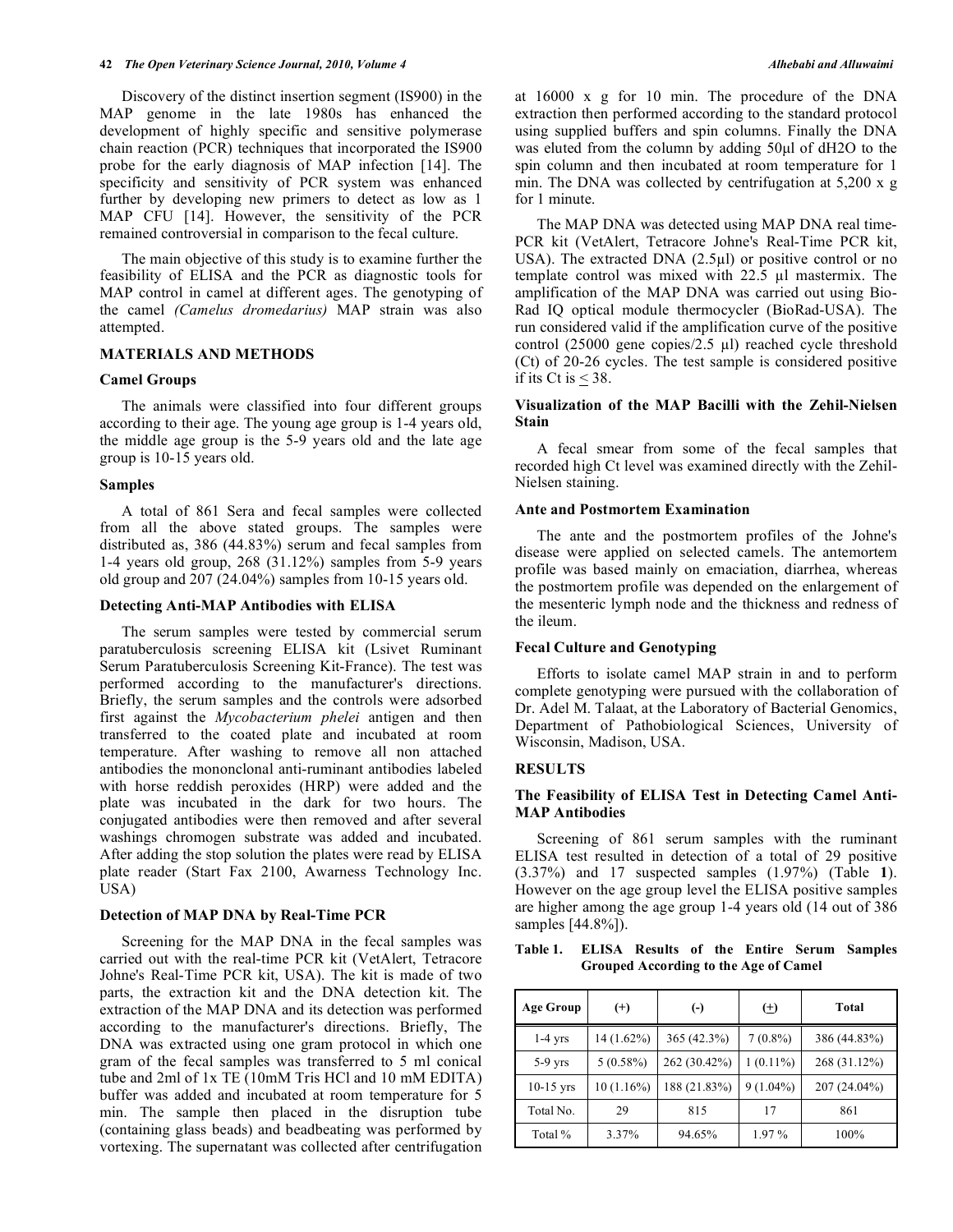For the age group 5-9 years old the positive samples are only 5 out of 268 serum samples (0.58%). Finally, the positive samples are 10 out of 207 (1.16%) for the age group 10-15 years (Table **1**).

### **Detection of the MAP DNA with the Real-Time PCR**

 Only 310 (36%) fecal samples were selected to be tested by the real-time PCR. The selected samples were the entire ELISA positive samples from the young group (1-4 years old) because of the low sensitivity of ELISA in detecting the disease in this group (early stage of infection) which could result in high ELISA negative output among this age group.

 Samples were distributed as follow 1-4 years old (276 samples) (71%), the 5-9 years old (23 samples) (8.5%) and 10-15 years old (11 samples) (5.5%) (Table **2**).

# **Table 2. The Real-Time PCR Results of the Selected Fecal Samples**

| <b>Age Group</b> | <b>Positive</b> | <b>Negative</b> | Total       |
|------------------|-----------------|-----------------|-------------|
| $1-4$ yrs        | 80 (29%)        | 196 (71%)       | 276 (71%)   |
| $5-9$ yrs        | 12 (52%)        | 11(48%)         | $23(8.5\%)$ |
| $10-15$ yrs      | 5(45%)          | 6(46%)          | $11(5.5\%)$ |
| Number           | 97              | 213             | 310 (36%)   |
| Percentage       | 31.30%          | 68.70%          |             |

 The PCR analysis detected a total of 97 positive samples (31.30%). The positive samples that were among the age group 1-4 years old are 80 (29%) (Table **2**). The recorded results for the 5-9 years old group are 12 samples (52%) and 5 samples (45%) for the 10-15 years old (Table **2**).

# **The Outcome of the Combined Testing of the Young Age Group with ELISA and PCR**

 Due to the low sensitivity of ELISA in detecting all the seroconverted animals in the early stage of the incubation period, it was decided to test with PCR almost all the samples of the age group 1-4 years old with emphasis on the ELISA positive samples. The PCR will confirm the infectious stage of the seroconverted animals as well as the infected stage of the nonseroconverted animals.

 The results indicated that only 8 out of 14 ELISApositive samples were PCR positive. Similarly, only 3 samples were PCR positive out of 5 ELISA-positive samples of age group 5-9 years old. However, all the ELISA positive samples of age group 10-15 years old appeared to be PCR positive.

### **Pre and Postmortem Examination**

 Postmortem examination has revealed few camels with obvious clinical signs mainly emaciation which later they appeared to be ELISA and/or PCR positives.

 The postmortem examination of ileum and mesenteric lymph nodes of emaciated and other camels indicated no pathological signs typical to Johne's disease.

### **Ziehl-Neelsen Staining Analysis of Some of the Fecal Smears**

 Ziehl-Neelsen stained smears from the PCR positive samples showed from moderate to highly condensed numbers of the MAP bacilli.

# **The Fecal Culture and Genotyping**

 Two attempts for culturing the ELISA-PCR positive samples for more than 10 weeks failed to show any tangible growth of MAP colonies. PCR analysis of the slant also failed to detect any growth.

# **DISCUSSION**

 Johne's disease in camel (*Camelus dromedarius*) in Saudi Arabia is widely documented [6]. Recently the detection of anti-MAP antibodies using bovine ELISA in camel substantiated the possible feasibility of this tool for MAP diagnosis in camel [11].

 The application of ELISA and PCR in this study has clearly indicated the influence of age susceptibility in camel to MAP infection. The MAP infectivity was shown to be age dependent [15]. Calves are highly susceptible to the infection than adult cattle even with the minimal infective dose. Although, the ELISA positive samples of age group 1-4 years old were relatively similar to groups of older animals, the retesting with the PCR reconfirmed the limitation of ELISA in detecting all animals that were exposed to the organism. Therefore, limitation of the PCR in revealing all shedding animals and the failure of the ELISA in detecting all seroconverted animals at the young age groups (groups 1- 4 and 5-9 years old) portraits an embedded shortage in the ELISA and PCR as efficient tools for early detection of MAP infection. Hence, ELISA and PCR could play crucial role in monitoring the disease in camel but they are incapable as decisive tool in eradicating MAP in the camel herds in Saudi Arabia. In an interesting approach, Schukken *et al*. (2009) [16] reviewed the versatility of MAP control and survey programs for the last 20 years in eradicating the MAP infection in the dairy farms. Neither longitudinal survey with ELISA and/or PCR nor fecal culture was effective in the elimination of MAP infection.

 The ambiguity of factors that regulate the pattern of MAP shedding and the immunopathological mechanism involved in the initiating the humoral immune responses were seen the major factors that render ELISA and PCR sensitivity variable at the early stage of the incubation period [13]. Monitoring the shedding pattern of large numbers of cattle over 3 years illustrated five types of shedding patterns, nonshedders, transient-shedders, intermittent-shedders, lowshedders and high-shedders, on the basis of number of positive fecal culture and the detected MAP colonies. The results revealed fundamental findings regarding the relation of ELISA results to the pattern of shedding. The most intriguing findings were the possibility of using ELISA as forecasting tool for the commencement of shedding. In most cases ELISA was capable of detecting seroconverted animals before the shedding commenced. However, some ELISA positive animals could remain fecal culture negative while